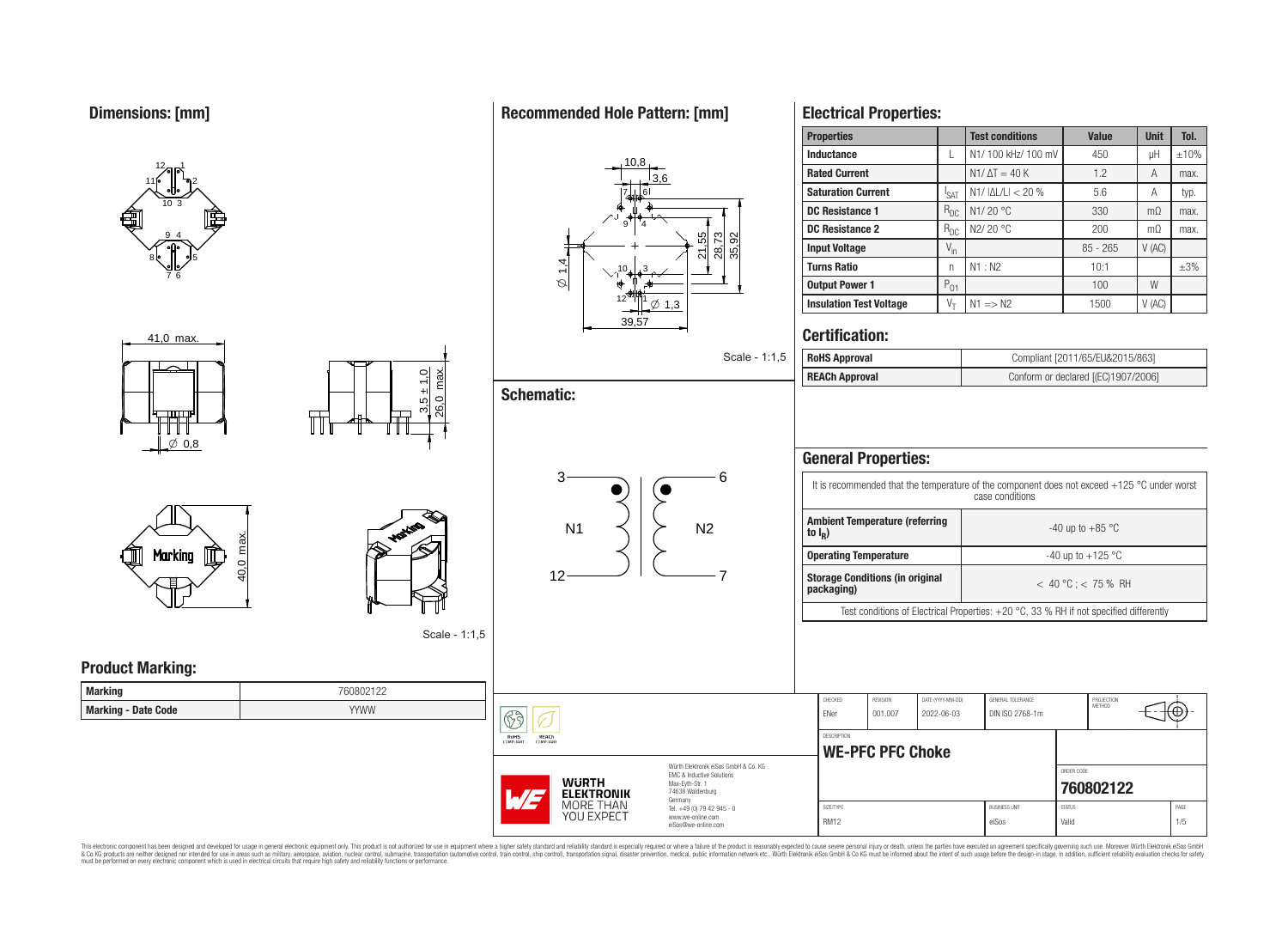

This electronic component has been designed and developed for usage in general electronic equipment only. This product is not authorized for subserved requipment where a higher selection equipment where a higher selection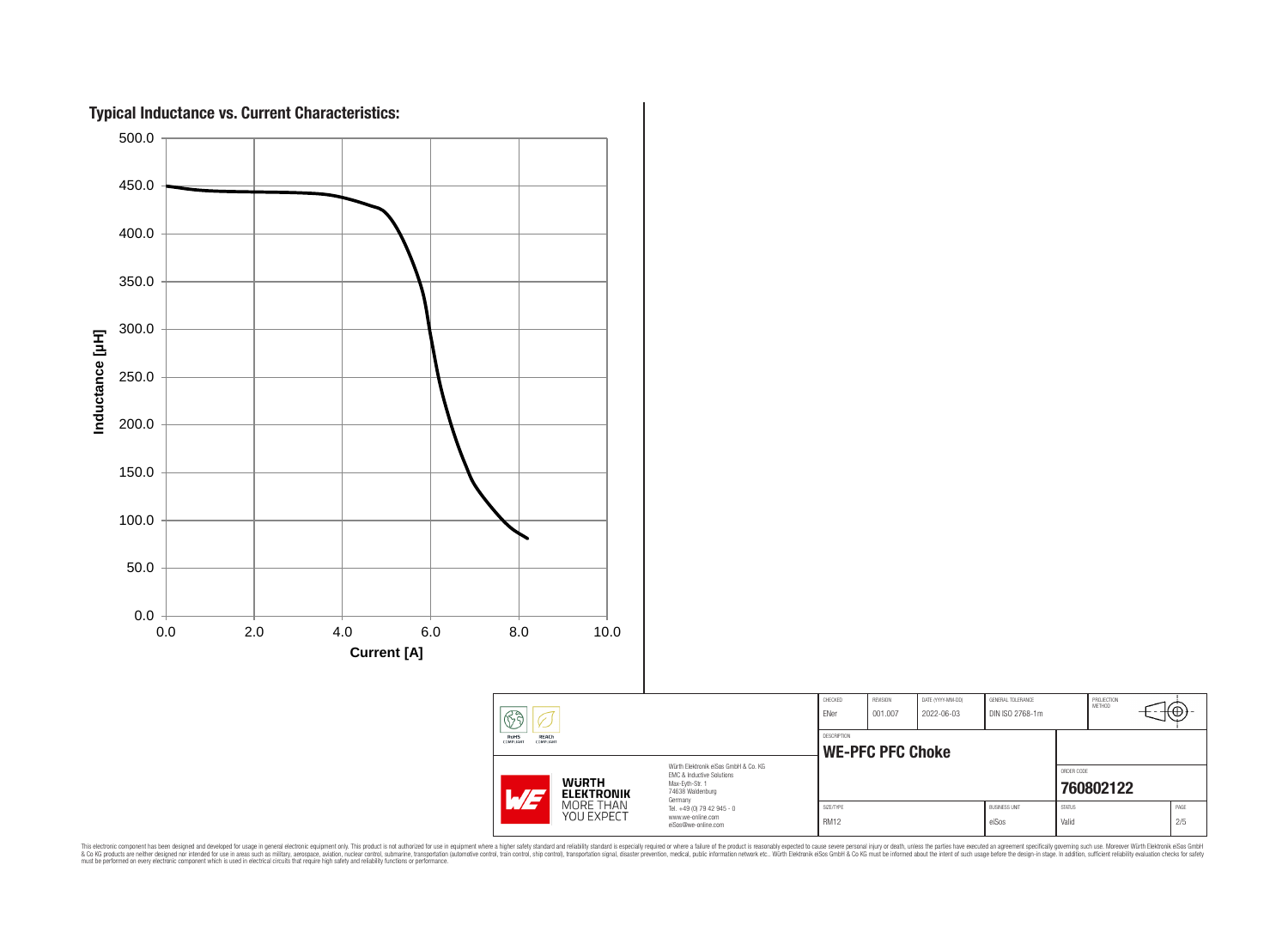# **Classification Wave Soldering Profile:**



----- min temperature procedure

----- max temperature procedure

# **Classification Wave Soldering Profile:**

| <b>Profile Feature</b>                             |                  | <b>Pb-Free Assembly</b>                     | <b>Sn-Pb Assembly</b>                       |
|----------------------------------------------------|------------------|---------------------------------------------|---------------------------------------------|
| <b>Preheat Temperature Min</b>                     | s min            | 100 °C                                      | 100 °C                                      |
| <b>Preheat Temperature Typical</b>                 | s typical        | 120 °C                                      | 120 °C                                      |
| <b>Preheat Temperature Max</b>                     | s max            | 130 °C                                      | 130 °C                                      |
| Preheat Time $t_s$ from $T_{s,min}$ to $T_{s,max}$ | $t_{\rm s}$      | 70 seconds                                  | 70 seconds                                  |
| Ramp-up Rate                                       | $\Delta T$       | 150 $\degree$ C max.                        | 150 $\degree$ C max.                        |
| <b>Peak Temperature</b>                            | $T_{\mathsf{D}}$ | $250 °C - 260 °C$                           | $235 °C - 260 °C$                           |
| Time of actual peak temperature                    | $t_{p}$          | max. 10 seconds<br>max. 5 seconds each wave | max. 10 seconds<br>max. 5 seconds each wave |
| Ramp-down Rate, Min                                |                  | $\sim$ 2 K/ second                          | $\sim$ 2 K/ second                          |
| Ramp-down Rate, Typical                            |                  | $\sim$ 3.5 K/ second                        | $\sim$ 3.5 K/ second                        |
| Ramp-down Rate, Max                                |                  | $\sim$ 5 K/ second                          | $\sim$ 5 K/ second                          |
| Time 25 $^{\circ}$ C to 25 $^{\circ}$ C            |                  | 4 minutes                                   | 4 minutes                                   |

refer to EN61760-1:2006

| 63                                                           |                                                                                                                                                          |                                                                        | CHECKED<br>ENer          | REVISION<br>001.007 | DATE (YYYY-MM-DD)<br>2022-06-03 | <b>GENERAL TOLERANCE</b><br>DIN ISO 2768-1m |                        | PROJECTION<br><b>METHOD</b> | ₩           |
|--------------------------------------------------------------|----------------------------------------------------------------------------------------------------------------------------------------------------------|------------------------------------------------------------------------|--------------------------|---------------------|---------------------------------|---------------------------------------------|------------------------|-----------------------------|-------------|
| REACh<br><b>RoHS</b><br><b>COMPLIANT</b><br><b>COMPLIANT</b> |                                                                                                                                                          | DESCRIPTION<br><b>WE-PFC PFC Choke</b>                                 |                          |                     |                                 |                                             |                        |                             |             |
| $H/I-$                                                       | Würth Elektronik eiSos GmbH & Co. KG<br>FMC & Inductive Solutions<br><b>WURTH</b><br>Max-Eyth-Str. 1<br>74638 Waldenburg<br><b>ELEKTRONIK</b><br>Germany |                                                                        |                          |                     |                                 |                                             | ORDER CODE             | 760802122                   |             |
| MORE THAN<br>YOU EXPECT                                      |                                                                                                                                                          | Tel. +49 (0) 79 42 945 - 0<br>www.we-online.com<br>eiSos@we-online.com | SIZE/TYPE<br><b>RM12</b> |                     |                                 | <b>BUSINESS UNIT</b><br>eiSos               | <b>STATUS</b><br>Valid |                             | PAGE<br>3/5 |

This electronic component has been designed and developed for usage in general electronic equipment only. This product is not authorized for subserved requipment where a higher selection equipment where a higher selection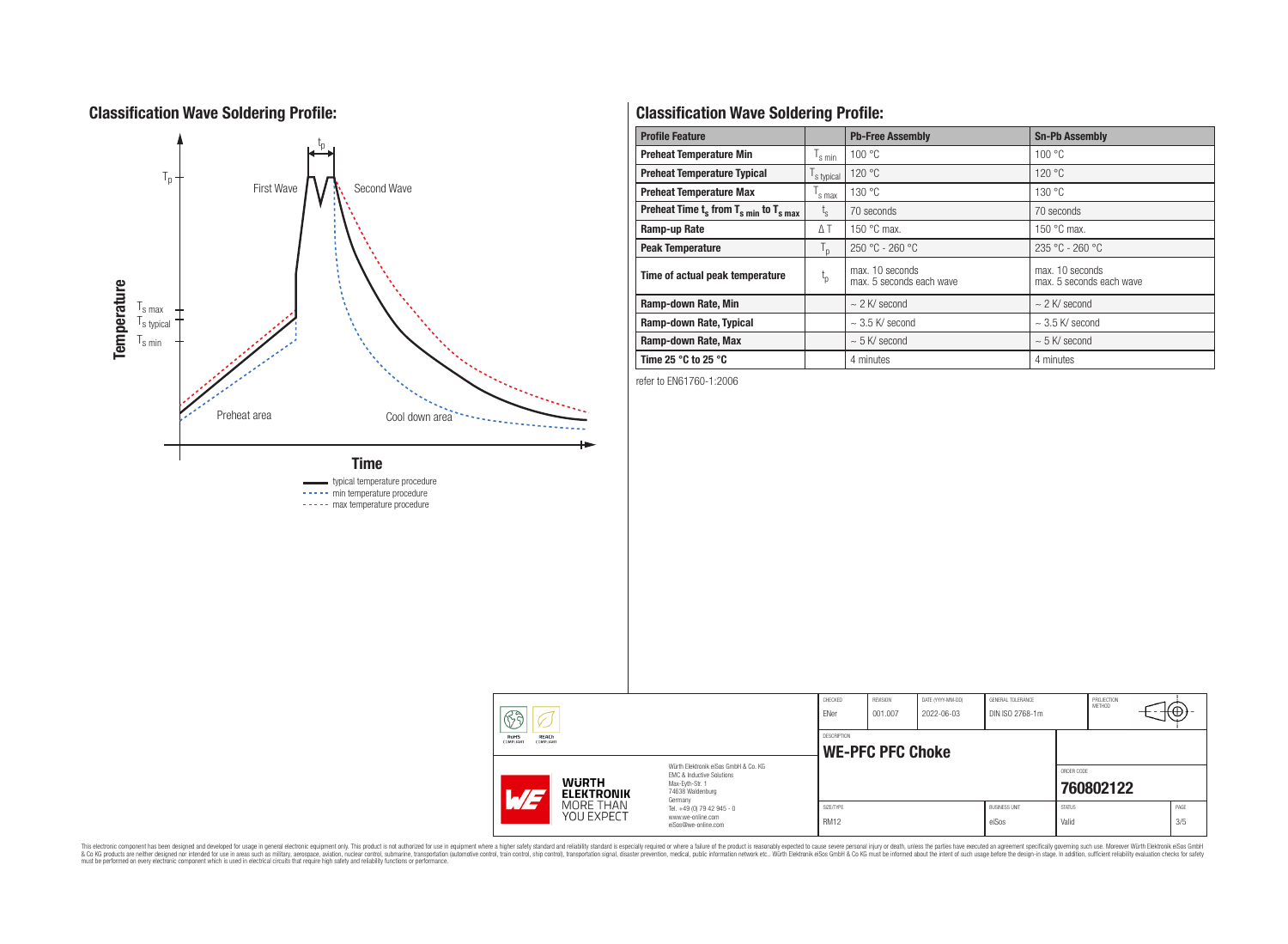# **Cautions and Warnings:**

## **The following conditions apply to all goods within the product series of STAR-FIX-LFS of Würth Elektronik eiSos GmbH & Co. KG:**

## **General:**

All recommendations according to the general technical specifications of the data sheet have to be complied with.

The usage and operation of the product within ambient conditions, which probably alloy or harm the wire isolation, has to be avoided.

If the product is potted in customer applications, the potting material might shrink during and after hardening. The product is exposed to the pressure of the potting material with the effect that the core, wire and termination is possibly damaged by this pressure and so the electrical as well as the mechanical characteristics are endangered to be affected. After the potting material is cured, the core, wire and termination of the product have to be checked if any reduced electrical or mechanical functions or destructions have occurred.

The responsibility for the applicability of customer specific products and use in a particular customer design is always within the authority of the customer. All technical specifications for standard products do also apply to customer specific products.

Cleaning agents that are used to clean the customer application might damage or change the characteristics of the component, body, pins or termination.

Direct mechanical impact to the product shall be prevented as the ferrite material of the core could flake or in the worst case it could break.

## **Product specific:**

Follow all instructions mentioned in the data sheet, especially:

- The soldering profile has to be complied with according to the technical wave soldering specification, otherwise this will void the warranty.
- All products shall be used before the end of the period of 12 months based on the product date code, if not a 100% solderability can't be ensured.
- Violation of the technical product specifications such as exceeding the nominal rated current will void the warranty.
- Due to heavy weight of the component, strong forces and high accelerations might have the effect to damage the electrical connection or to harm the circuit board and will void the warranty.

The general and product specific cautions comply with the state of the scientific and technical knowledge and are believed to be accurate and reliable; however, no responsibility is assumed for inaccuracies or incompleteness.

| द्गुट्ट<br>V<br><b>REACh</b><br>RoHS<br><b>COMPLIANT</b><br>COMPLIANT |                                                                                                                                                                                                                                 | CHECKED<br>ENer                        | REVISION<br>001.007                                       | DATE (YYYY-MM-DD)<br>2022-06-03 | GENERAL TOLERANCE<br>DIN ISO 2768-1m |                        | PROJECTION<br>METHOD | ťΦ          |
|-----------------------------------------------------------------------|---------------------------------------------------------------------------------------------------------------------------------------------------------------------------------------------------------------------------------|----------------------------------------|-----------------------------------------------------------|---------------------------------|--------------------------------------|------------------------|----------------------|-------------|
|                                                                       |                                                                                                                                                                                                                                 | DESCRIPTION<br><b>WE-PFC PFC Choke</b> |                                                           |                                 |                                      |                        |                      |             |
| <b>WURTH</b><br><b>ELEKTRONIK</b>                                     | Würth Elektronik eiSos GmbH & Co. KG<br>EMC & Inductive Solutions<br>Max-Evth-Str. 1<br>74638 Waldenburg<br>ATJ<br>Germany<br>MORE THAN<br>Tel. +49 (0) 79 42 945 - 0<br>YOU EXPECT<br>www.we-online.com<br>eiSos@we-online.com |                                        |                                                           |                                 |                                      | ORDER CODE             | 760802122            |             |
|                                                                       |                                                                                                                                                                                                                                 |                                        | <b>BUSINESS UNIT</b><br>SIZE/TYPE<br><b>RM12</b><br>eiSos |                                 |                                      | <b>STATUS</b><br>Valid |                      | PAGE<br>4/5 |

This electronic component has been designed and developed for usage in general electronic equipment only. This product is not authorized for use in equipment where a higher safety standard and reliability standard is espec & Ook product a label and the membed of the seasuch as marked and as which such a membed and the such assume that income in the seasuch and the simulation and the such assume that include to the such a membed and the such